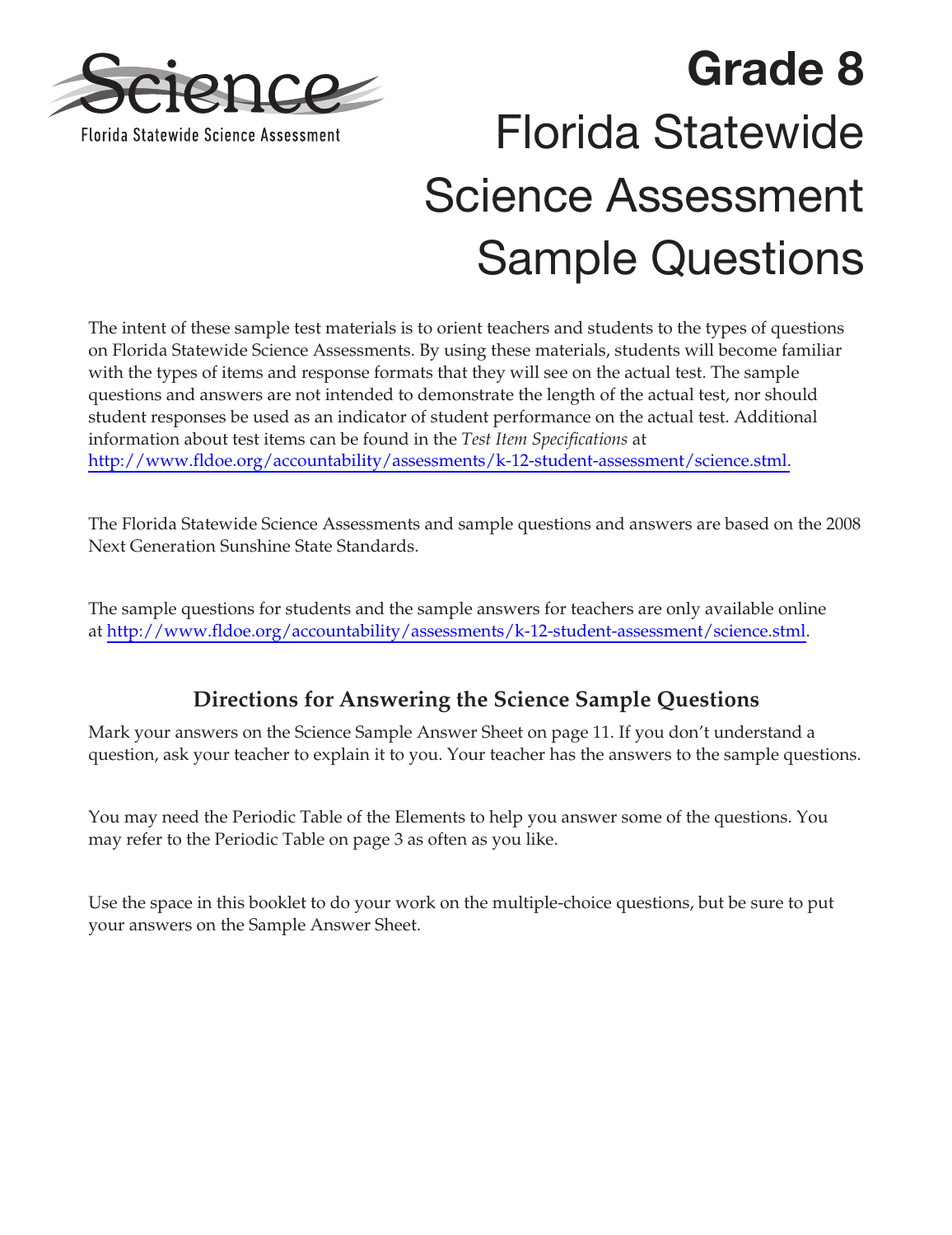## **Calculator Instructions**

This is a picture of a generic calculator and its parts.



### **HELPFUL HINTS FOR USING A FOUR-FUNCTION CALCULATOR**

- 1. Read the problem very carefully. Then decide whether or not you need the calculator to help you solve the problem.
- 2. When starting a new problem, always clear your calculator by pressing the on/clear key.
- 3. If you see an **E** in the display, clear the error before you begin.
- 4. If you see an **M** in the display, clear the memory and the calculator before you begin.
- 5. If the number in the display is not one of the answer choices, check your work. Remember that when computing with certain types of fractions, you may have to round the number in the display.
- 6. Remember, your calculator will NOT automatically perform the algebraic order of operations.
- 7. Calculators might display an incorrect answer if you press the keys too quickly. When working with calculators, use careful and deliberate keystrokes, and always remember to check your answer to make sure that it is reasonable.
- 8. The negative sign may appear either to the left or to the right of the number.
- 9. Always check your answer to make sure that you have completed all of the necessary steps.

 $\overline{9}$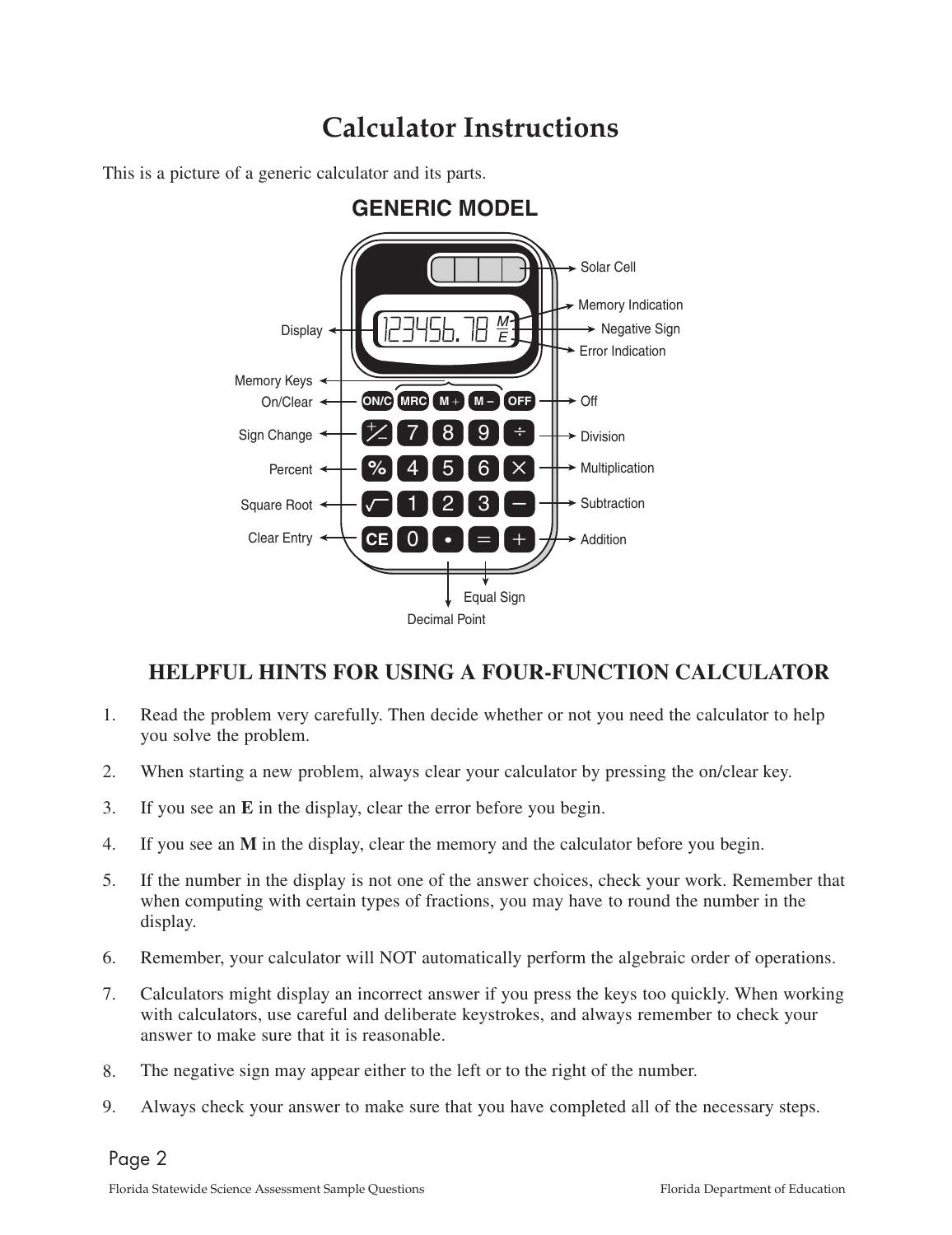

**Actinide series** 

<span id="page-2-0"></span>Florida Statewide Science Assessment Sample Questions Florida Department of Education **Page 3**<br>Florida Statewide Science Assessment Sample Questions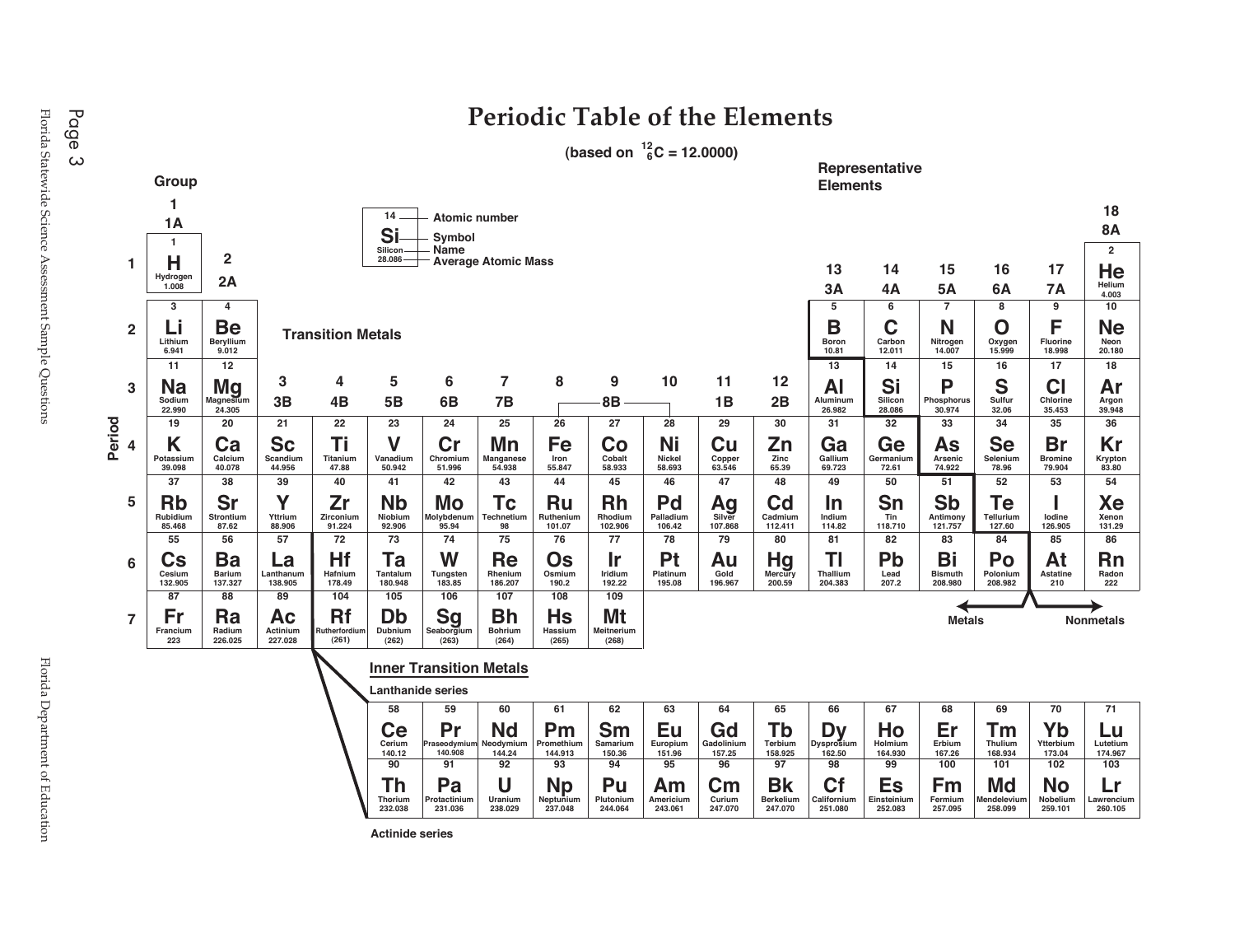

**1** Ethan is observing chemical and physical properties of a substance. He heats a substance and observes that the substance turns from a brown solid to a black powder. He refers to several chemistry journals that claim this represents a chemical reaction. From his observation and research, he concludes that the substance goes through a chemical change when heated. How can Ethan **best** defend his conclusion?

- **A.**  by demonstrating that the substance will eventually melt if the temperature continues to increase
- **B.** by verifying that the substance is now made up of different molecules than before it was heated
- **C.**  by verifying that the substance is made up of only one type of element
- **D.** by demonstrating that the substance is less dense after it is heated
- **2** Mr. Roberts drives his car away from his house at a constant speed. Which of the following graphs **best** shows the relationship between the distance traveled and the time spent driving?

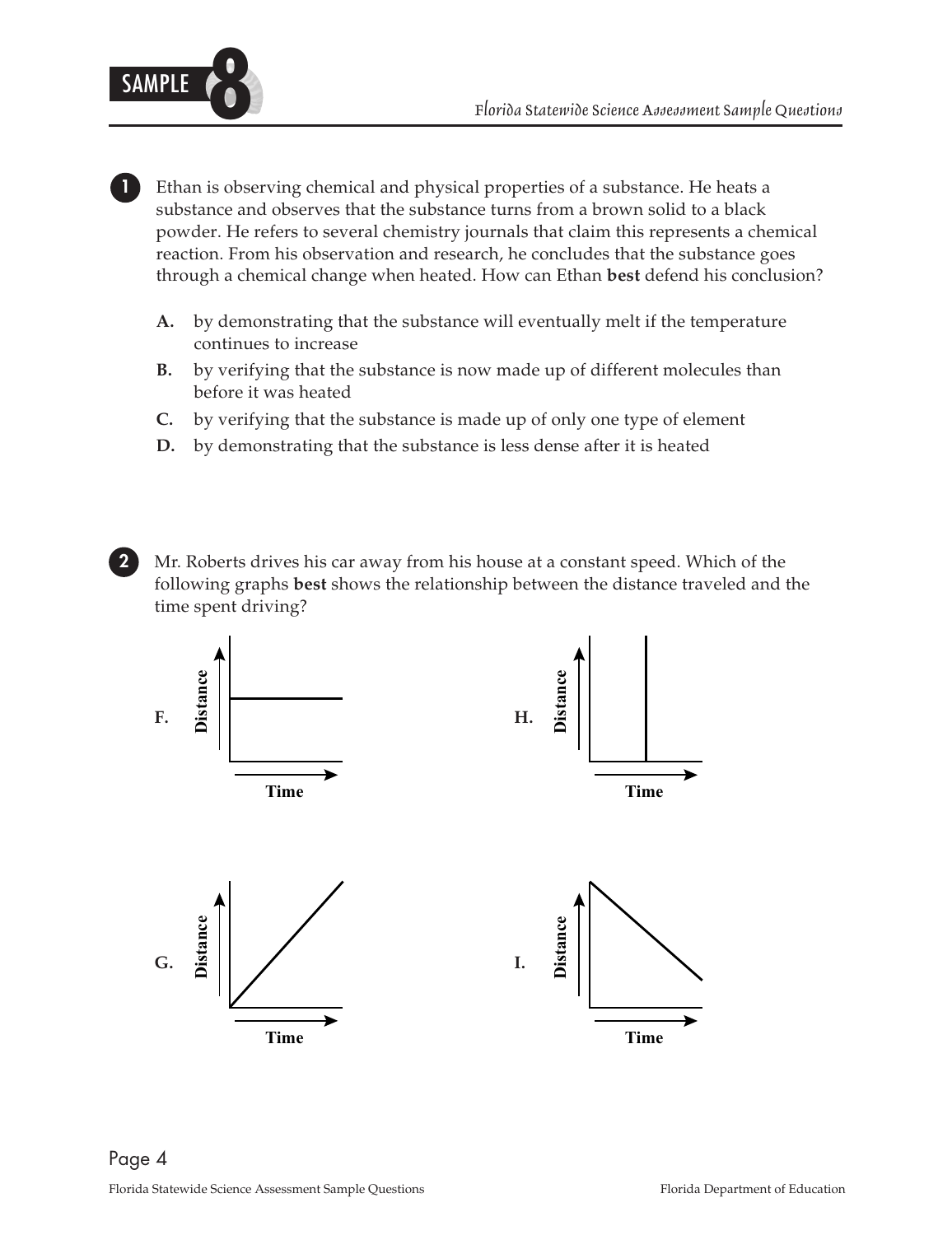

**3** Ice forms in the cracks of a basalt rock formation and breaks some rock into smaller pieces. The diagram below shows part of the rock cycle.



At which point in the cycle shown above would the process of breaking down rocks occur?

- 
- **A. J**<br>**B.** K
- **B.**<sup>K</sup> **C.**<sup>L</sup>
- **D.**<sup>M</sup>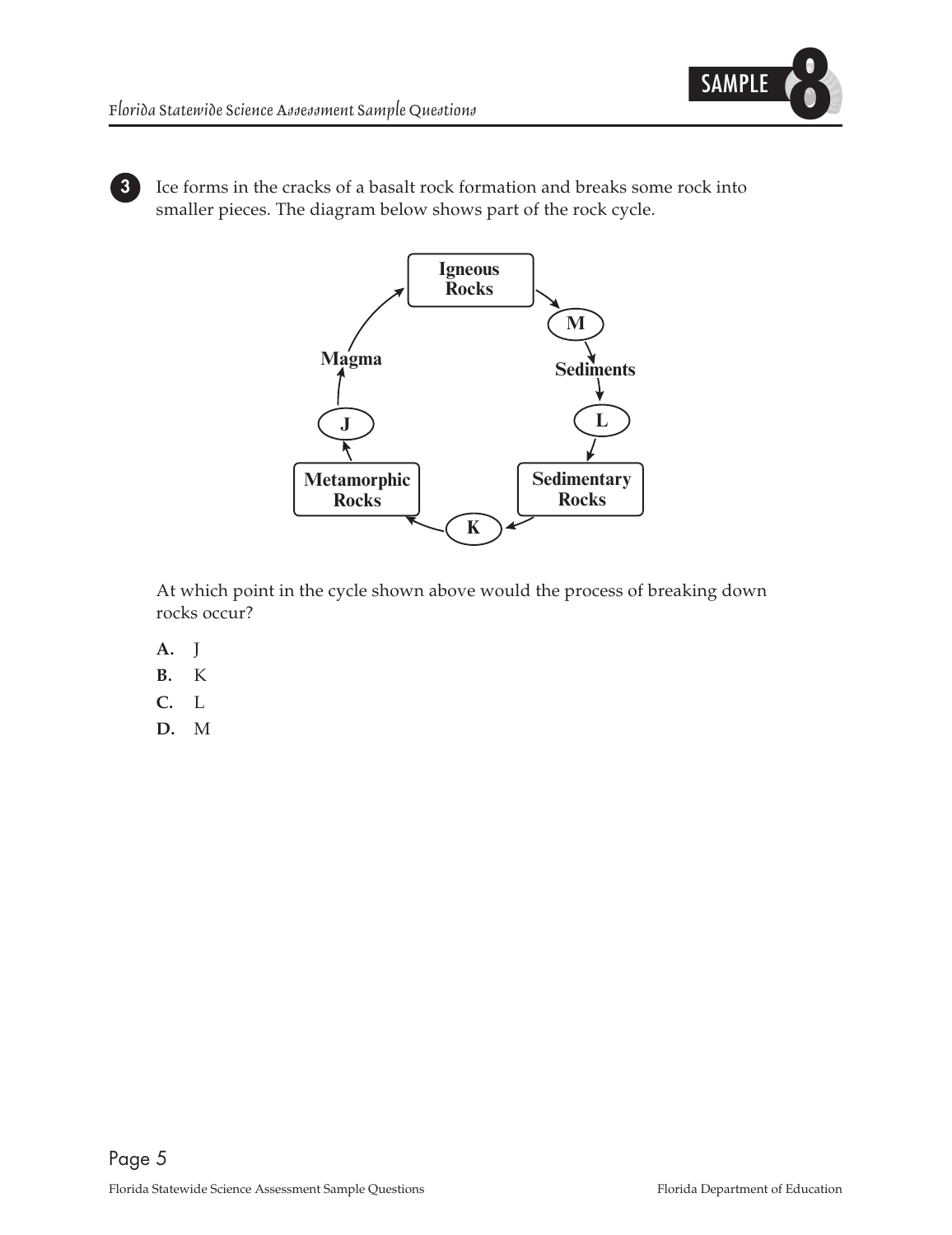

**4** An object moves through space with balanced forces acting on it. Which statement **best** describes the speed and direction of the object as long as the forces acting on it remain balanced?

- **F.** The speed and direction of the object will both change.
- **G.** The speed and direction of the object will remain constant.
- **H.** The speed will change, but the direction will remain constant.
- **I.** The speed will remain constant, but the direction will change.



**5** A scientist performs an experiment and asks other scientists around the world to replicate it. Why would other scientists **most likely** try to perform the same experiment?

- **A.** to find out if weather of various regions of the world would affect the results **B.** to see if the experiment would be less expensive in another part of the world
- **B.** to see if the experiment would be less expensive in another part of the world **C.** to confirm the results of the experiment conducted by the scientist
- **C.** to confirm the results of the experiment conducted by the scientist
- **D.** to verify that the hypothesis of the experiment is a scientific law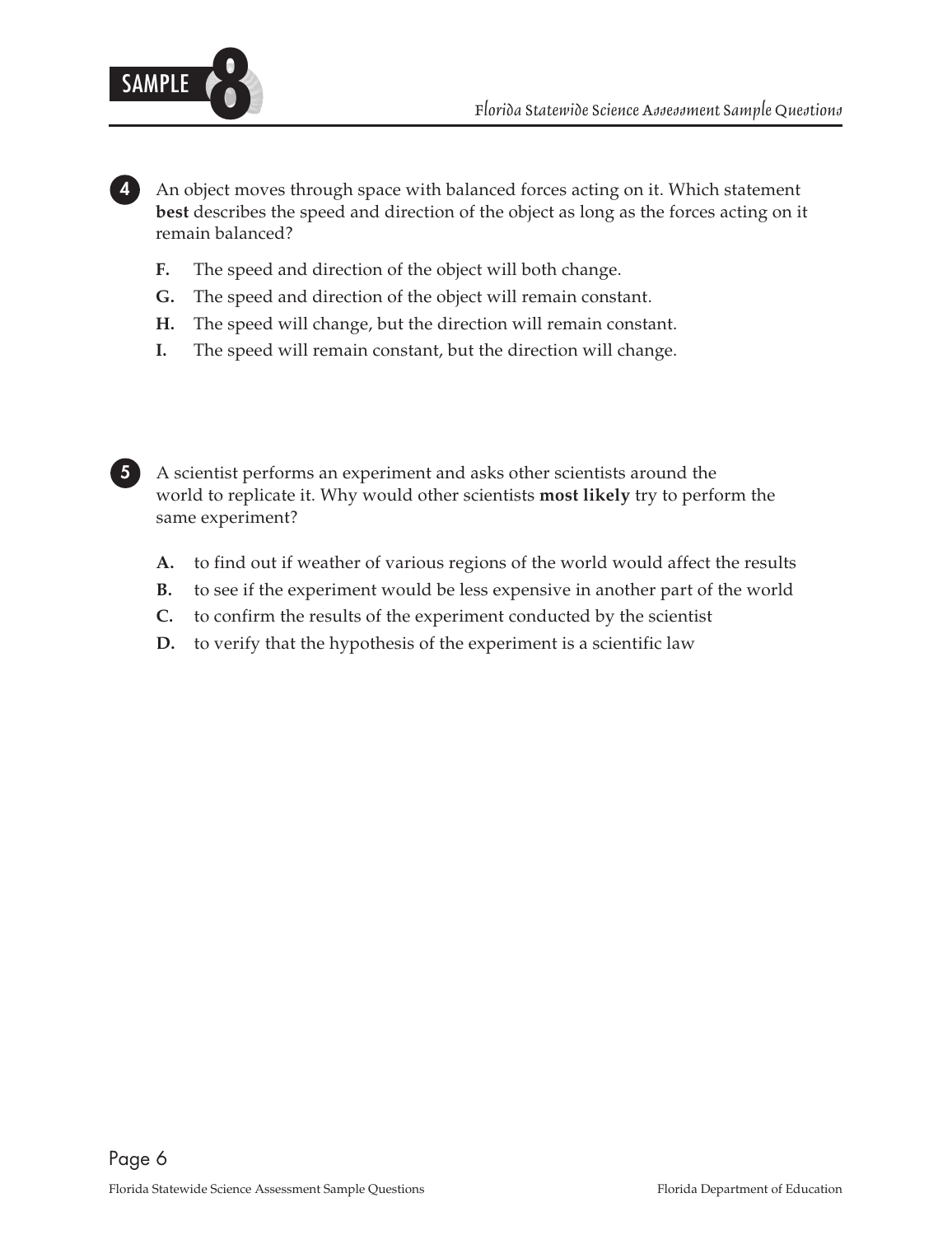

**6** Students in Ms. Alvarez's eighth grade science class are investigating how temperature, in degrees Celsius (˚C), affects the solubility of a compound in 100 milliliters (mL) of water. Ms. Alvarez provides the students with a graph that shows the solubility of a certain compound, as shown below.



**SOLUBILITY OF A COMPOUND**

She then tells the students that she will demonstrate how many grams (g) of the compound will dissolve in 100 mL of water at 40˚C. Based on the information in the graph, which of the following is the **best** prediction of how many grams of the compound will dissolve at 40˚C?

- 
- **F.**  $40 g$ <br>**G.**  $65 g$
- **G.** 65 g
- **H.** 85 g<br>**I.**  $100 \text{ g}$ **I.** 100 g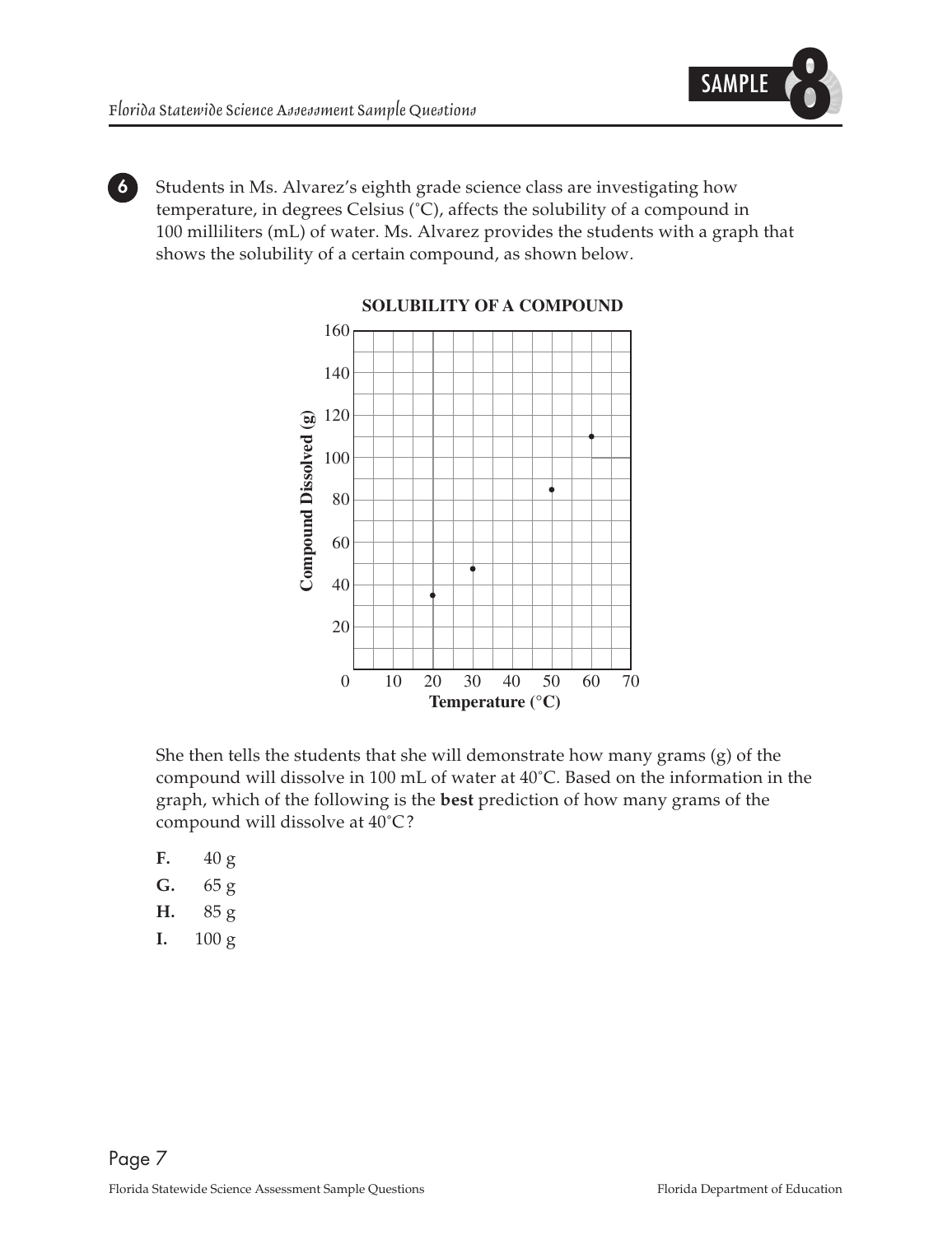

**7** Food webs show feeding relationships among different types of organisms. Those organisms each have a specific niche. Which of the following **best** describes a function of decomposers in food webs?

- **A.** to recycle nutrients into soil<br>**B.** to convert solar energy into
- **B.** to convert solar energy into food<br>**C.** to provide food for secondary co
- **C.** to provide food for secondary consumers<br>**D.** to compete with secondary consumers for
- to compete with secondary consumers for oxygen

**8** The interaction between the cryosphere and hydrosphere can have an impact on Earth's oceans. Which of the following is an example of an interaction between the cryosphere and hydrosphere?

- **F.** evaporation of water from oceans at the equator **G**. release of fresh water into ocean water as icebers
- **G.** release of fresh water into ocean water as icebergs melt
- **H.** decomposition of organic matter at the bottom of oceans<br>**I.** release of large amounts of salt from icebergs into the oce
- **I.** release of large amounts of salt from icebergs into the ocean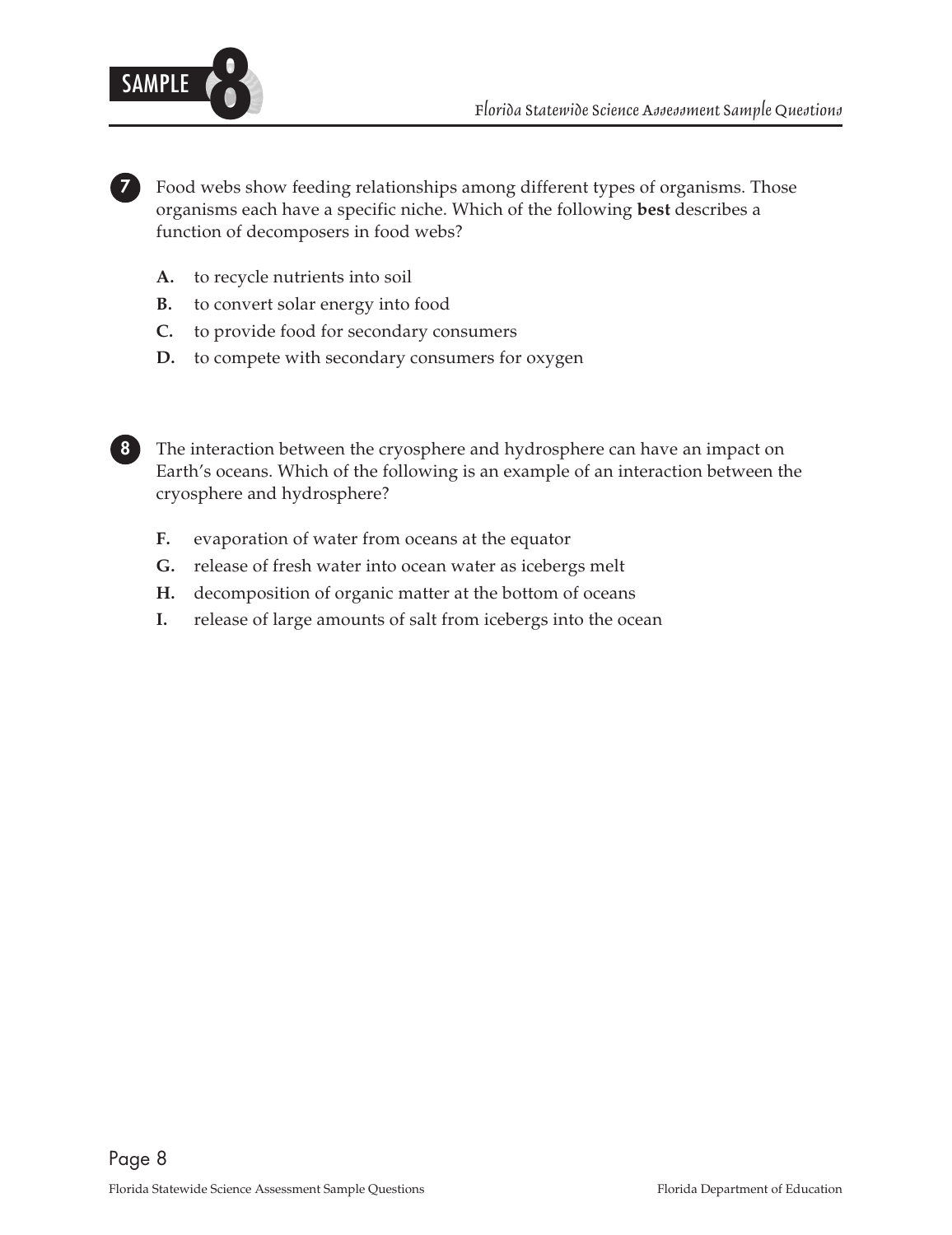

**9** Several factors can cause weather patterns in the atmosphere. The diagram below shows how air movement near the equator can form thunderstorms.



Which process is the main source of this movement?

- **A.** movement of ocean currents<br>**B.** decrease in relative humidity
- **B.** decrease in relative humidity<br>**C.** heating by energy from the Su
- **C.** heating by energy from the Sun **D.** warming in the upper atmosphen
- **D.** warming in the upper atmosphere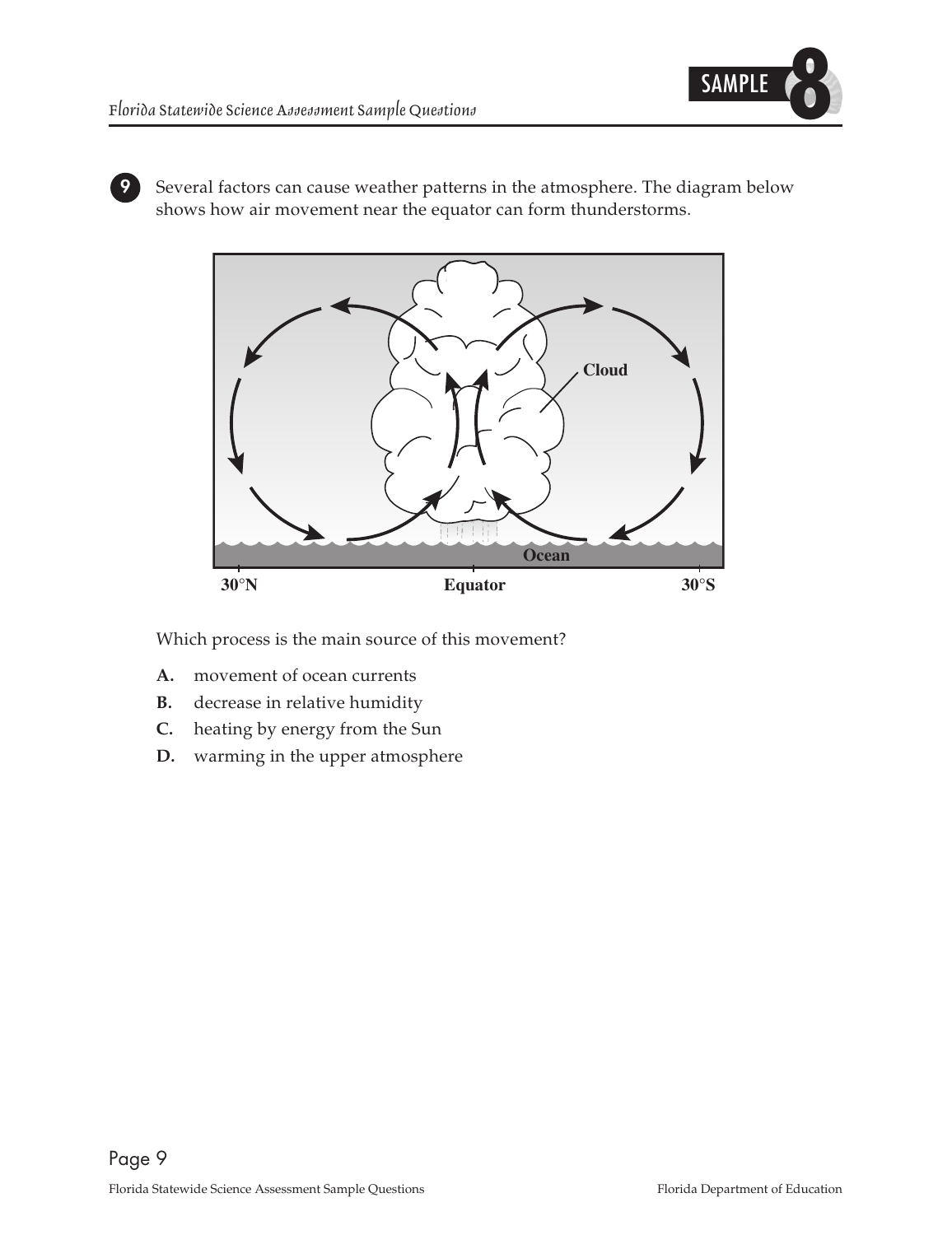

**10** The graph below compares the density, in grams per cubic centimeter  $(g/cm<sup>3</sup>)$ , of four different substances.



Based on information from the graph, which of the following **best** compares the physical properties of two of the substances?

- **F.** Substance X has less mass than substance Y has.
- **G.**  Substance W has less volume than substance X has.
- **H.** Substance Y would have less mass than substance Z would have if they had the same volume.
- **I.** Substance Z would have less mass than substance W would have if they had the same volume.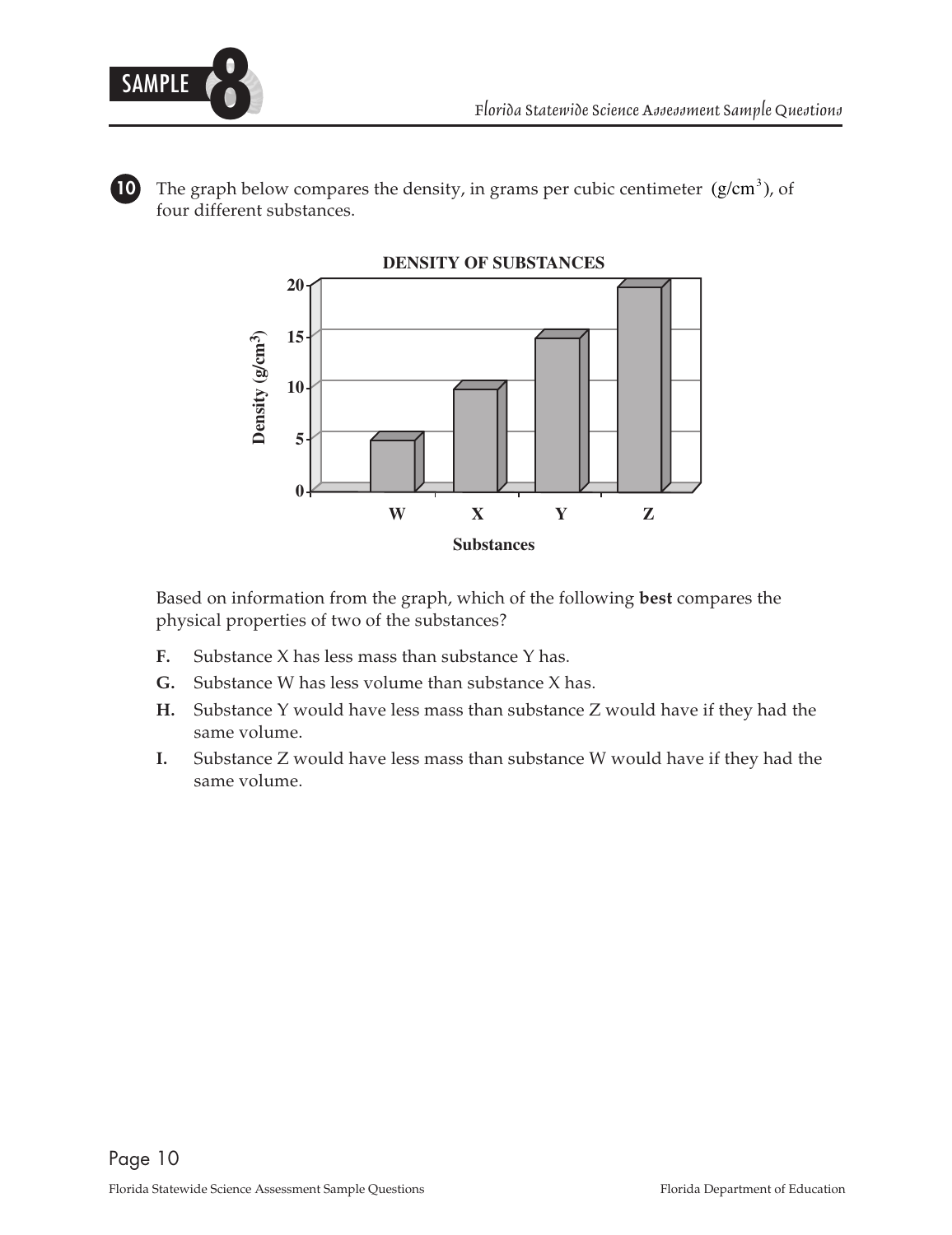

<span id="page-10-0"></span>*Name* 

**Answer all the Science Sample Questions on this Sample Answer Sheet.**